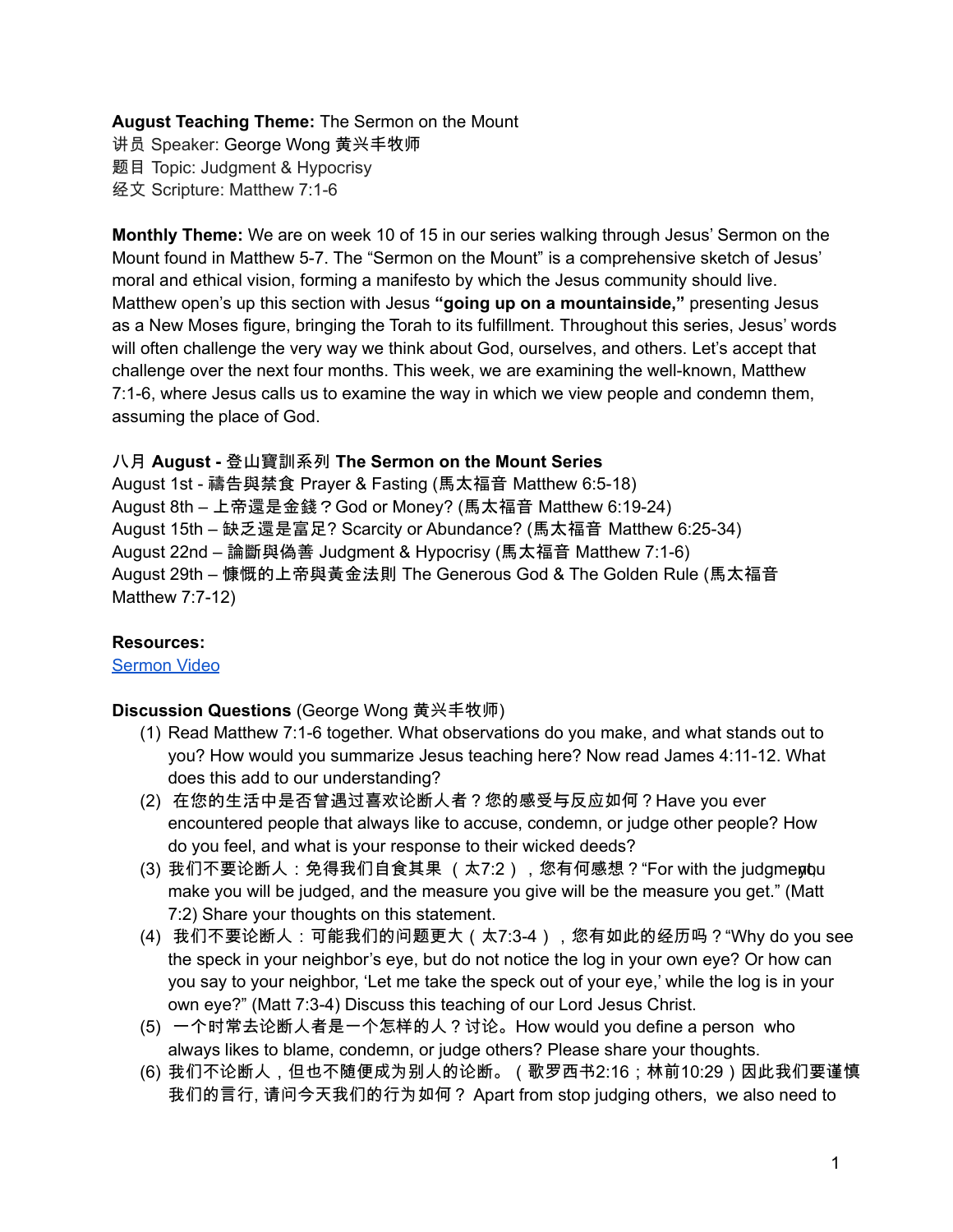have good deeds and behaviors to prevent ourselves being judged by other people. (Colossians 2:16; 1 Cor 10: 29) Please share your thoughts.

(7) 讨论基督徒行事为人的三个准则:凡事要使人的益处(林前10:23-24);凡事要荣耀神(林前 10:31);凡事都不受其辖制(林前6:12)。 The three guidelines f6hristian behaviors: Do not seek your own advantage, but that of the other (1Cor. 10:23-24); Do everything for the glory of God (1Cor. 10:31); All things are lawful for me, but I will not be dominated by anything (1 Cor. 6:12). Please share your thoughts.

# **Important Notes** (Pastor William R. Horne)**:**

We love this passage (even if we don't follow Jesus) because we all do not like to be judged or called out for our wrong. We all love Tupac's track "Only God Can Judge Me," which is accurate and quite freeing at a level. But, Jesus wants us to look at how we treat other people, not first how others treat us. Jesus knows we need to look in the mirror and see our arrogance towards others and our ignorance of ourselves. (Often, we judge each more in the Christian community than judging those outside it). We cannot move towards each other and live as the beloved community until we first do a lot of self-examination.

What's funny is think about how we feel about "judgemental people" - we judge them! For example, "I hate bigots"...We all judge - *we observe people behavior or appearance and instead of recognizing their complexity and dignity as a human we define them by what we see* and what we agree or disagree with - then we put them into a box or category we have made. *Then we justify it thinking God agrees with us.*

*James 4:11-12:* Here James doesn't care about the other person, but how we perceive them and respond as if we are God. "Slander" or "speaking against" someone is not just a moral judgment about someone, but filling in assumptions of motivations, character, categories, and then talking poorly about them (slander) and then again - assuming God agrees with us. WE DO THIS ALL THE TIME! We assume a posture of God when we act this way.

In this passage, Jesus outrageous metaphor calls us to two things:

- (1) What Jesus first wants us to do is **assume our vision is impaired** that we simply aren't seeing it clearly. We must honor the complexities of human stories, motivations, and dignity, thus assuming we aren't seeing the person or situation clearly and don't have the full story. (A log in your eye does a good job blocking your vision).
- (2) Then I should also **assume that my issues and sin are more serious and grievous than the person I am observing.** So often, we act with arrogance towards others and ignorance towards ourselves. We, however, must commit to serious self-reflection and introspection (looking inward at ourselves). (Remember - you have a log, they have a speck in the metaphor).

"What Jesus does here is complex: he creates self-awareness leading to self-judgment; this leads to humility, which in turn leads to repentance and sanctification; this leads to the kind of humility that treats other sinners with mercy (cf. Gal. 6:1; Jas 2:13); it creates a kingdom society shaped not by condemnation but humility, love, and forgiveness." (McKnight, S.)

Maybe the simplest way to understand what Jesus is referring to is *taking the posture of God in condemning someone.* To "judge" is simply to evaluate and decide. Now Jesus isn't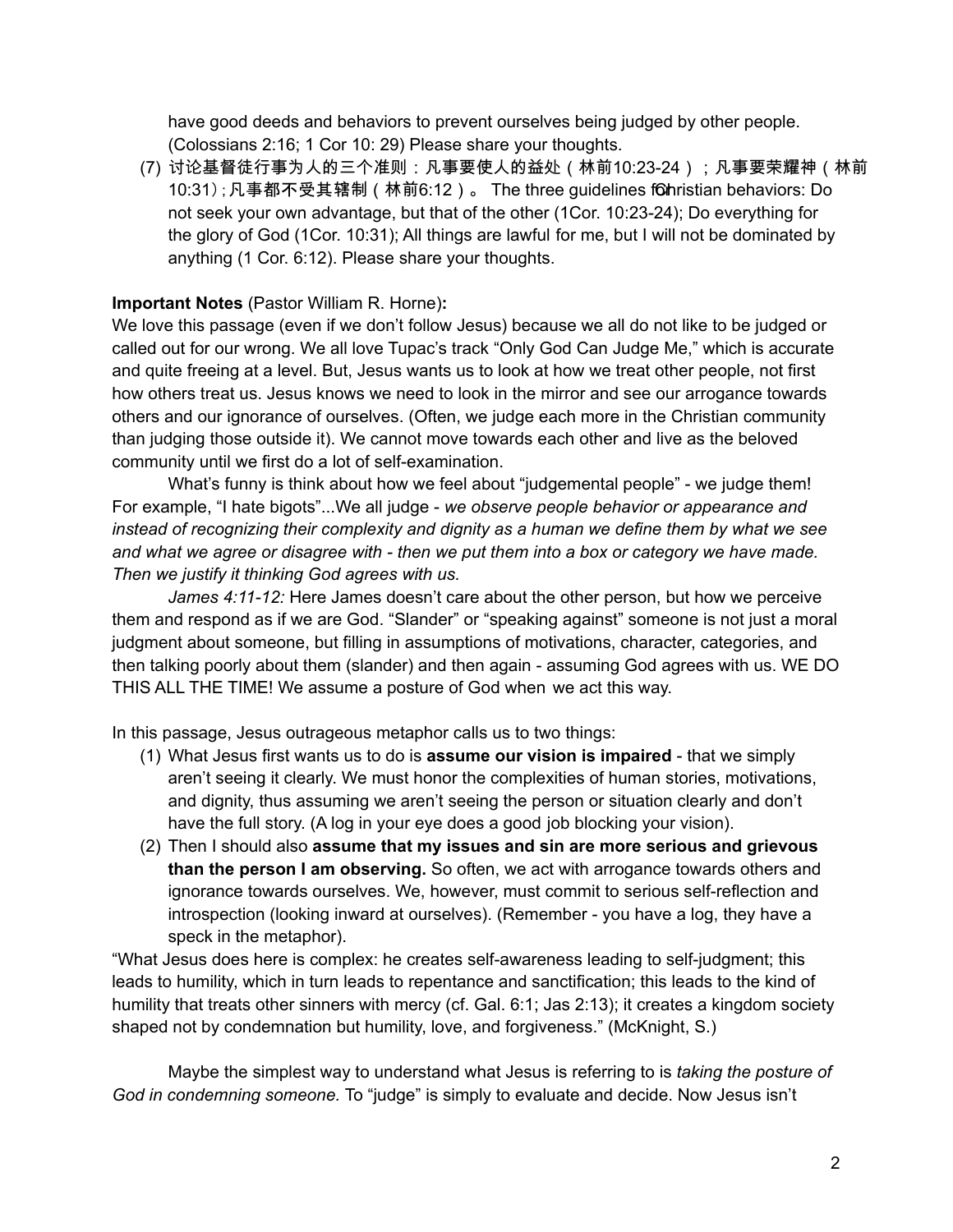saying don't make any "judgments" in the sense of evaluating and making significant decisions. So it is clear Jesus is talking about a certain type of judgment - judging unfairly. If the same judgment was made about us we would say that's unfair because it's built off assumptions and simplifies in unhelpful ways. What Jesus is calling for here isn't the absence of moral discernment or calling what is evil, evil - but he is calling us to take a different posture in our dealings with people.

We are not God and therefore cannot condemn or stand in the place as judge. "It's about a self-awareness and an other-awareness shaped by a God-awareness. Jesus urges us to cease being condemners by first examining ourselves. To be sure, when we peer into our own hearts, we will have sufficient cause—even laughably ridiculous cause—to see our own sin and be humbled before God. That will lead us to another awareness that our fellow disciples and humans are like us, sinners in need of mercy, grace, forgiveness, and patience." (McKnight, S.)

Some people have used this as an excuse to refuse accountability or to refuse to confront evil. *This metaphor doesn't mean we never have a conversation about behavior or evil but that we radically change our posture first.* This gets to the heart of the Gospel - to come to Jesus, we have to recognize the log in our eye and admit it is there, where God then pours out infinite grace on me. Jesus doesn't condemn me. Instead, he loves me and gives himself up for me. This Gospel experience should change how we live and act in community. But, out of this reality, Jesus then calls us to transformation under the power of his grace.

# Notes on Matthew 7:6: Chiastic structure:

- (i) A Do not give  $\frac{d \text{og}}{d \text{og}}$  what is sacred;
- (ii)  $\qquad \qquad \text{B}$  do not throw your pearls to **pigs**.
- $(iii)$  B<sup> $\prime$ </sup> If you do, they may trample them under their feet,
- (iv) A' and turn and tear you to pieces.
- (v) Dogs goes with "tear you to pieces," and pigs goes with "trample under their feet."

So, many scholars take this text as its own separate unit, not attached to the surrounding context. "The traditional understanding is that this refers to saving one's gospeling energies for those who will listen and not wasting one's energies on those who will not listen" (Martin Luther, etc.). Others say that it was a temporary metaphor to focus on Israel and not the mission to the Gentiles until after Pentecost (NT. Wright, McKnight, S.). I (Pastor Will, Dr. Tim Mackie) take this verse to go with our section.

This verse is a parable, not an allegory. You have someone who has something of great value to them that they want to share with everyone. But others might not value that thing. Dogs and Pigs don't care about pearls - there is a disconnect between what they value and what you value. To barge in with what you value both devalue those things you value and may have the opposite effect on the person who doesn't value that same item. So I am not giving my dog a pearl, but when I come to my dog, I better have what he values - a treat or a toy of some type. So this means this - **Jesus is encouraging wisdom in how we engage our neighbors to love them. You might come in guns blazing about something that, though true, might actually push someone away - so we have to be wise about the tactics we take.**

In the context of our passage - this is another level of caution for us to take when confronting people with something we think they are doing wrong. After we have gone through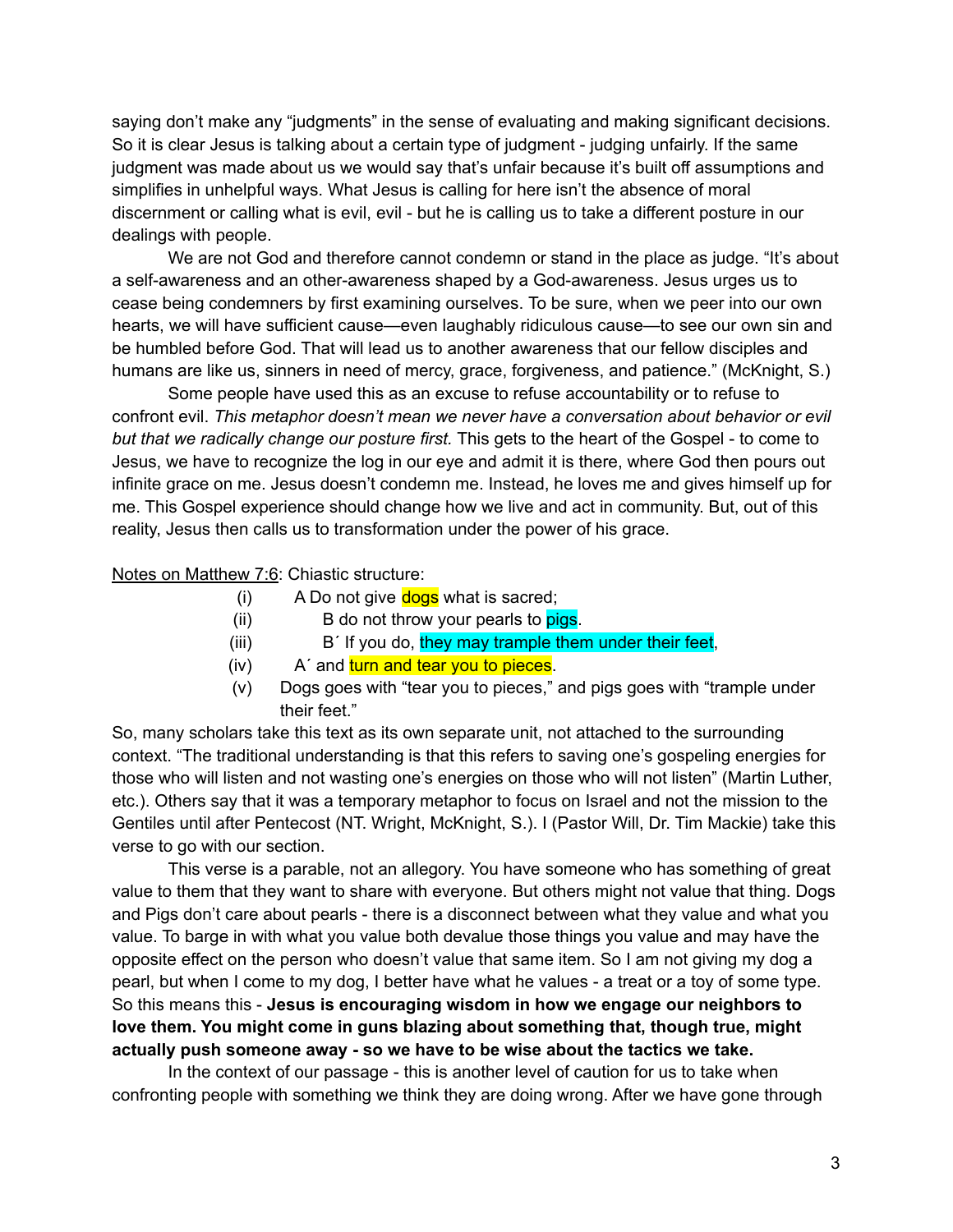self-evaluation, repentance and have chosen to value the human we are tempted to judge or condemn - then if they are indeed wrong or participating in evil, we have to practice wisdom in our confronting or starting a conversation with them. If we don't practice this wisdom, we might have the opposite effect of what we want. (This is extremely hard, and I certainly have yet to figure it out).

How do we do this? We usually take two extremes - (1) avoid the issue or confrontation altogether or (2) confront the person (or system, or community) harshly and unreflectively. Of course, we have to have conversations about wrong, but we have to do those in ways that are not acting as judges and condemners. Instead, we always want to pursue the good of the other. Key: **Truth requires a bridge.** (a relational bridge that is strong enough to carry heavy truth). The heavier the load, the stronger the bridge needed. Who have you invited into your life to speak into it? How are you building bridges for both yourself and others? We need each other. (*If you have a personal story of someone sharing truth with you that was effective because of the strength of the relationship, tell it)*.

#### **Sermon Summary** (George Wong 黄兴丰牧师):

主题:不要论断人

Sermon: Do not judge

阅读马太福音7:1-5. 这是主耶稣基督登上宝训的教导:不要论断人。"你们不要论断人,免得你们被 论断"(现代中文译本翻译成:"你们不要评断人,上帝就不审断你们。"论断人有"审判或定罪"的意 思。

从这处经文我们可以看到几个重点:

第一, 我们不要论断人:因免得我们自食其果(太2)量器是指量别人的度量;你对待比人的标准, 也成为别人对待你的标准。

第二, 我们不要论断人:因可能我们的问题更大。(大3-4) 我们自己眼中有梁木,怎能对我们的弟 兄说,容我去掉你眼中的刺呢?

第三, 我们不要论断人:因我们不作一个假冒为善的人(太:5)有些人, 常以指控或论断别人的问 题来凸显自己的义与善,其实那是假义与伪善。

第四, 我们不要论断人:因我们不是律法的设立者(各:12)只有神是律法的设立者,只有神才有资 格当审判官。

第五, 我们不要论断人:因我们都要受神的审判(罗4:10) 我们是律法的遵行者,我们有一天都要 接受神的审判。

第六, 我们不要论断人:因我们所行的和别人一样(罗:3)在神的眼中我们都是不完全,都是蒙恩 的罪人。

第七, 我们不要论断人:同时也不论断自己(林前3) 不论断自己就是接纳自己。